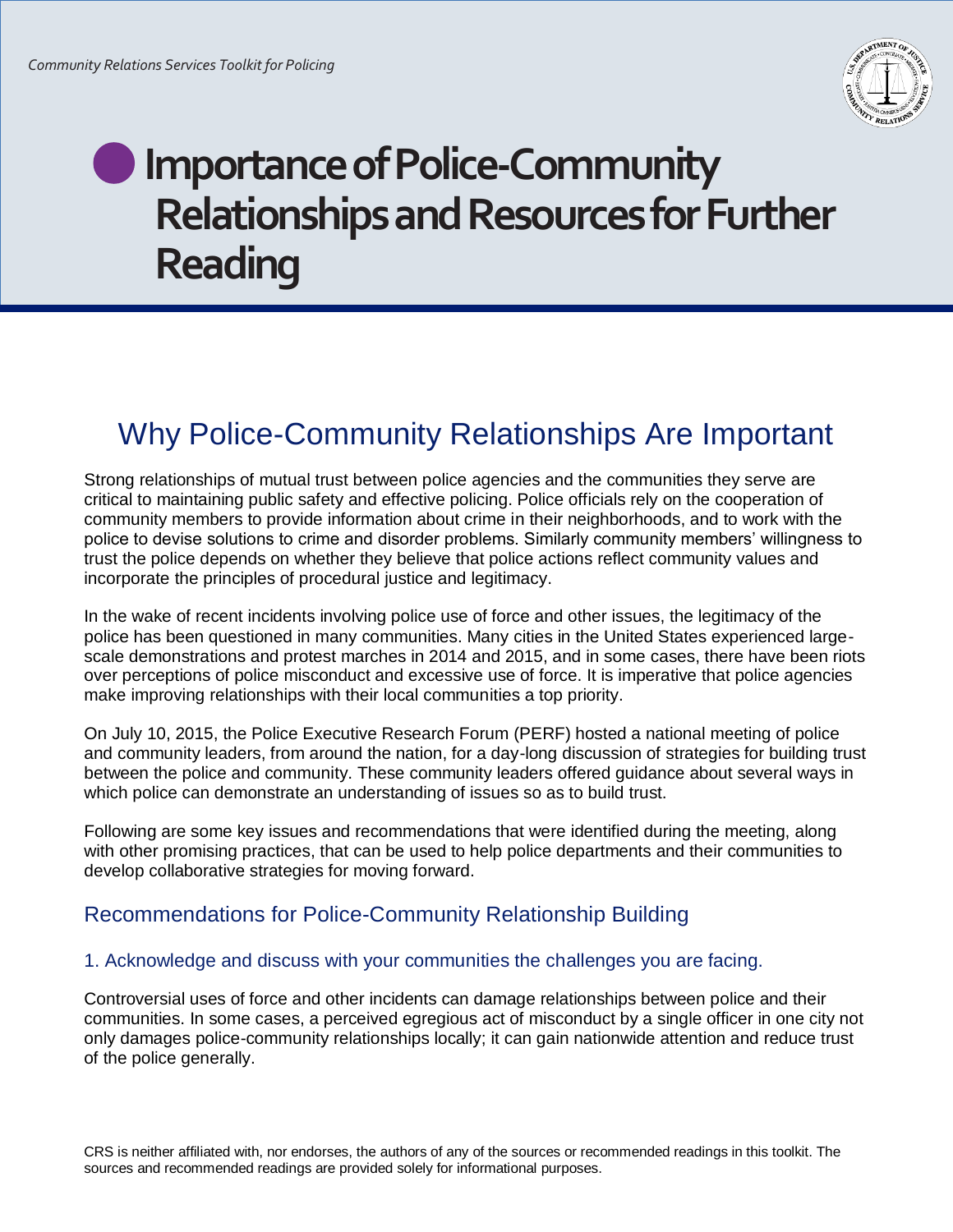Police should acknowledge the history of racial minorities and others who have faced injustice at the hands of the police. And police should never discount the negative experiences of individuals with the police. African-Americans in particular have a history of being marginalized and mistreated by the police, leading to a lack of trust and resentment. This history is reflected in many people's feelings about the police.<sup>1</sup> For instance, there are many people alive today who have their own memories of the Jim Crow era, when a number of police departments were agents of enforcement of laws that institutionalized racial discrimination. Civil rights leaders at the PERF meeting in 2015 said that while it is true that many police officers were not even born then and thus cannot be held responsible for enforcing Jim Crow laws, all police officers should be aware of this history and should be responsible to it, meaning that police must understand that this history is legitimately a part of some people's feelings about the police.

And looking at more recent history, police must understand that the mistrust of police by some community members is also rooted in issues such as racial disparities resulting from laws that require sharply greater penalties for crack cocaine violations as opposed to powder cocaine.

Finally, a variety of current-day police strategies and tactics have contributed to mistrust of police in minority communities, such as the inappropriate use of "stop and frisk" policies in some departments. These tactics raise issues of racial bias that permeate the controversies about police use of force.

Police should consider establishing "duty to intervene" policies and other strategies for ensuring that if one officer engages in misconduct, other officers will step and stop it. Ideally, such interventions will occur immediately, in view of community members, the community leaders said, because people may not trust police agencies' internal affairs of complaint investigation systems, but they will trust their own eyes when they see – either in person, or on a YouTube video – officers not hesitating to stop wrongdoing by a fellow officer.

#### 2. Be transparent and accountable.

l

Transparency is essential to positive police-community relationships. When a critical incident occurs, agencies should try to release as much information about it as possible, as soon as possible, so the community will not feel that information is being purposefully withheld from them. At the same time, it is also important to stress that the first information to emerge following a critical incident is preliminary and may change as more information becomes available. Police leaders should let the news media and the public know that early information may not be correct, and should correct any misinformation quickly.

On a day-to-day level, police departments should post information on their websites detailing policies on use of force, community member complaints, and other issues. This information should be easily accessible to the community. The President's Task Force on 21<sup>st</sup> Century Policing recommended that "to embrace a culture of transparency, law enforcement agencies should make all department policies available for public review and regularly post on the department's website information about stops, summonses, arrests, reported crime, and other law enforcement data, aggregated by demographics."<sup>2</sup>

Agencies may also consider seeking accreditation by the Commission on Accreditation for Law Enforcement Agencies or similar agencies as a method of demonstrating their commitment to excellence in law enforcement. Agencies can also demonstrate transparency and accountability by

<sup>1.</sup> Mentel, Zoe. (2012). Racial Reconciliation, Truth-Telling, and Police Legitimacy. U.S. Department of Justice: Office of Community Oriented Policing Services

<sup>2.</sup> Final Report of the President's Task Force on 21st Century Policing, May 2015. Washington, DC: Office of Community Oriented Policing Services. Action Item 1.3.1, Page 13. [http://www.cops.usdoj.gov/pdf/taskforce/TaskForce\\_FinalReport.pdf](http://www.cops.usdoj.gov/pdf/taskforce/TaskForce_FinalReport.pdf)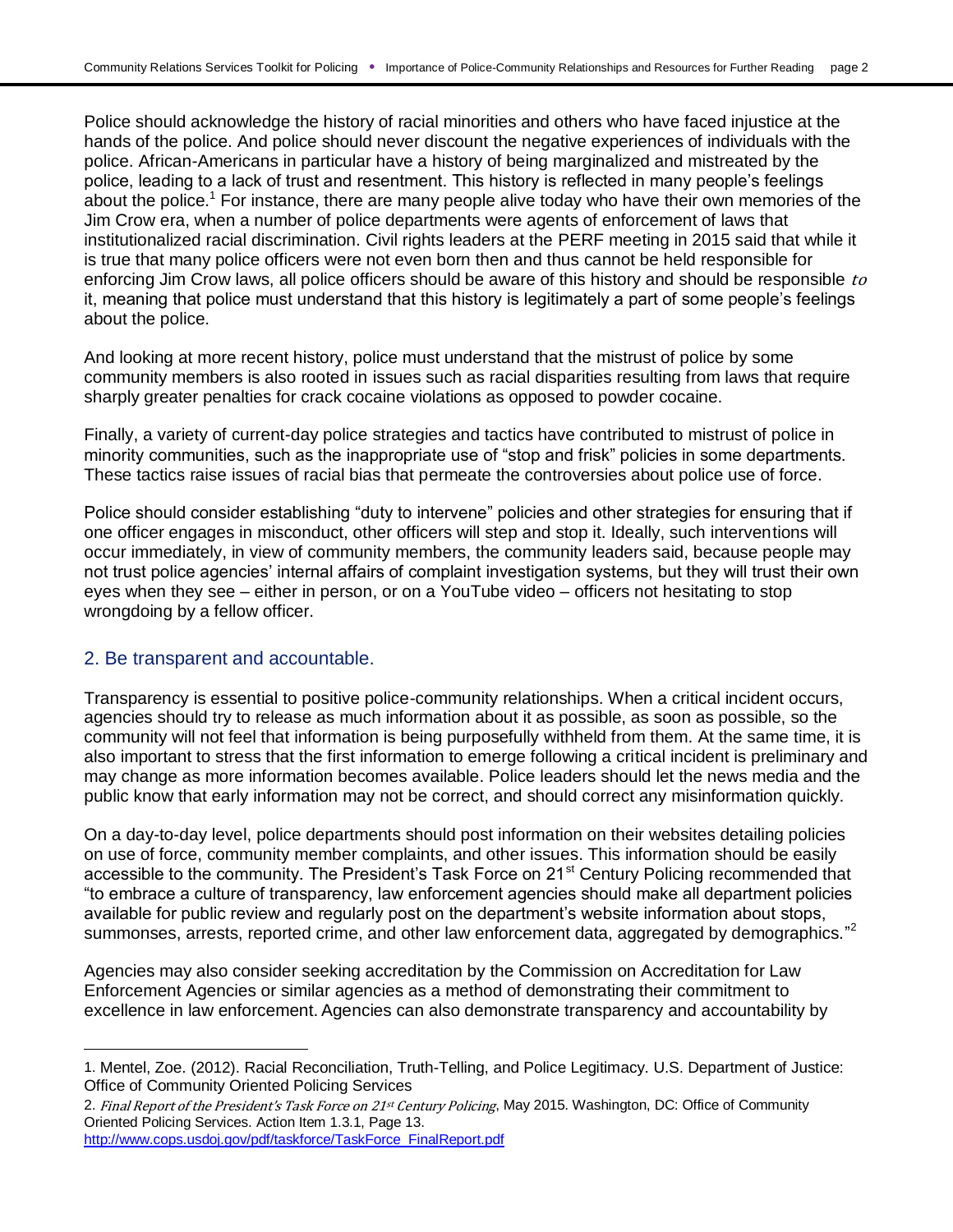adopting mechanisms for external oversight, such as independent auditors or external review boards for internal affairs investigations.

The Department of Justice Civil Rights Division's past investigations of local police departments also provide a wealth of information about best practices to ensure constitutional policing. Numerous documents from these investigations are available on the Civil Rights Division's website.<sup>3</sup> The consent decrees, case summaries, findings letters, and other documents detail reforms in policies, training, and practices in areas including police use of force, Early Intervention Systems to detect potential problems with officers' behavior, management and supervision of officers, bias in policing, police interactions with persons with mental illness, and other areas that most often result in DOJ investigations.<sup>4</sup>

#### 3. Take steps to reduce bias and improve cultural competency.

Many civil rights leaders and police executives also recommend that officers at all levels receive training on diversity, implicit bias, and cultural competency. Many cities and towns have communities with a variety of racial and ethnic backgrounds and cultures, and it is important for officers to be able to communicate effectively with, and understand the cultural norms of, these different groups.

This need was also underscored by the President's Task Force on 21<sup>st</sup> Century Policing, which recommended that police agencies provide recruit training and in-service training on implicit bias and cultural responsiveness.<sup>5</sup> Research shows that individuals who are made aware of their implicit biases are motivated to implement unbiased behaviors.<sup>6</sup>

#### 4. Maintain focus on the importance of collaboration, and be visible in the community.

It is important for the police to be visible in their communities and know their residents. Many people do not interact with the police outside of enforcement contexts. This can result in people developing negative associations with the police – for example, if the only contact they have ever had with police consisted of receiving a traffic citation or calling the police to report being the victim of a crime. Finding opportunities to interact with community members in a non-enforcement context helps to reduce bias on the part of community members and police officers. Getting to know community residents helps both groups to break down personal barriers and overcome stereotypes, and allows officers to learn which residents of a neighborhood are law-abiding and which ones are not. Police executives often report that law-abiding residents of high-crime neighborhoods resent it when police seem suspicious of everyone in the neighborhood, and, for example, make pedestrian stops of young men who are on their way to work or to school.

Personal interactions between police officers and community members build mutual trust, which is essential to addressing neighborhood problems and reducing crime. Programs and initiatives to foster these interactions include:

[assets/docs/Critical\\_Issues\\_Series/civil rights investigations of local police -](http://www.policeforum.org/assets/docs/Critical_Issues_Series/civil%20rights%20investigations%20of%20local%20police%20-%20lessons%20learned%202013.pdf) lessons learned 2013.pdf

 $\overline{\phantom{0}}$ 

<sup>3.</sup> See the Civil Rights Division website, section on "Cases and Matters, Special Litigation Section, Law Enforcement Agencies."<http://www.justice.gov/crt/about/spl/findsettle.php>

<sup>4.</sup> In 2012, PERF conducted a comprehensive review of these DOJ investigations of local police departments and hosted a meeting of police executives, civil rights leaders, and other local and federal officials from around the nation to discuss the findings. For more information, see Police Executive Research Forum. Civil Rights Investigations of Local Police: Lessons Learned*.* 2013. [http://www.policeforum.org/](http://www.policeforum.org/assets/docs/Critical_Issues_Series/civil%20rights%20investigations%20of%20local%20police%20-%20lessons%20learned%202013.pdf)

<sup>5.</sup> Final Report of the President's Task Force on 21st Century Policing, May 2015[. http://www.cops.usdoj.gov/pdf/taskforce/](http://www.cops.usdoj.gov/pdf/taskforce/TaskForce_FinalReport.pdf) [TaskForce\\_FinalReport.pdf](http://www.cops.usdoj.gov/pdf/taskforce/TaskForce_FinalReport.pdf) Recommendation 5.9, page 58.

<sup>6.</sup> Kristin A. Lane, Jerry Kang, and Mahzarin R. Banaji, "Implicit Social Cognition and Law," Annual Review of Law and Social Science 3 (December 2007); and Irene V. Blair, "The Malleability of Automatic Stereotypes and Prejudice," Personality and Social Psychology Review 6, no. 3 (2002): 242-261.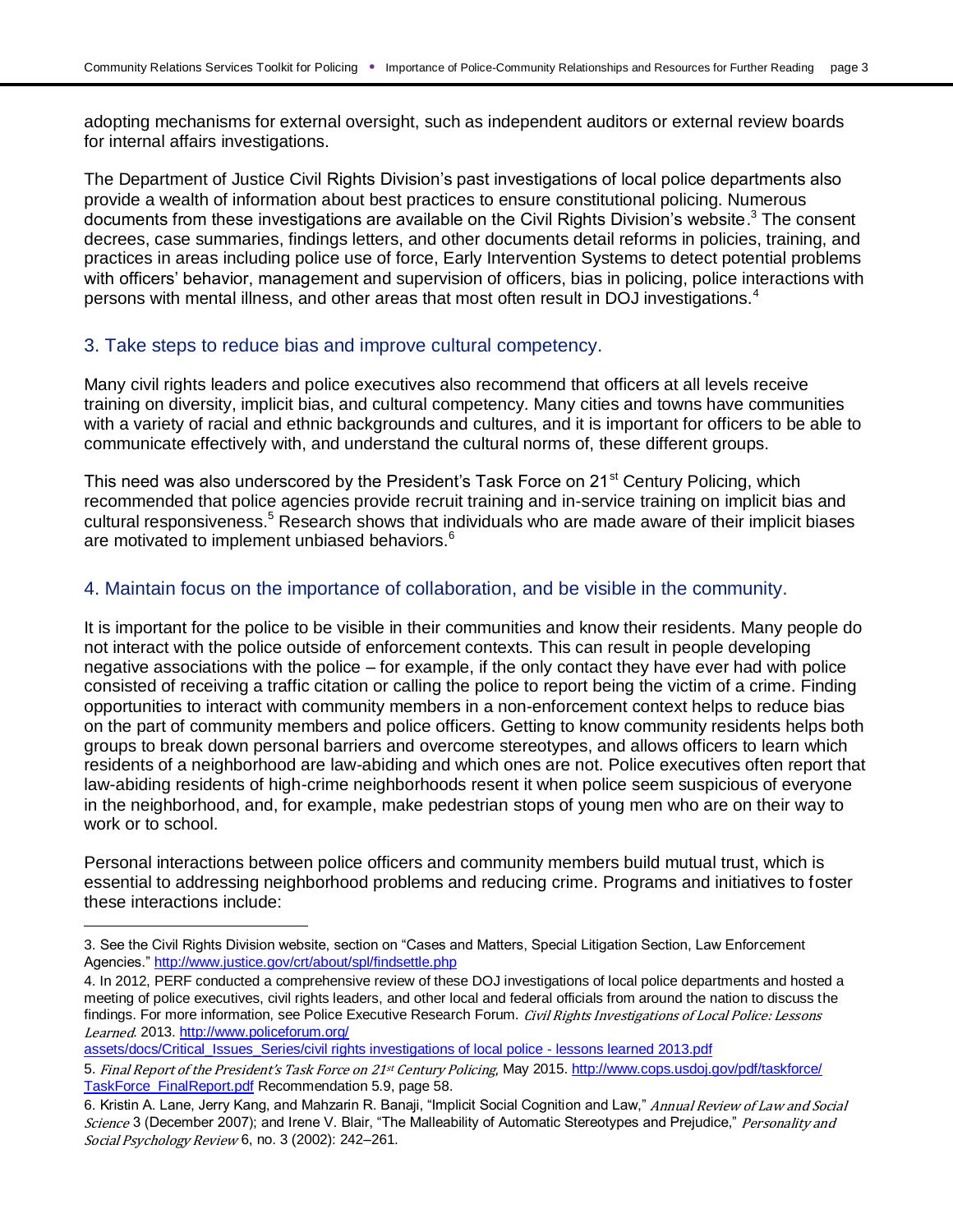- Adult and youth police academies,
- Sports teams or "Police Athletic Leagues,"
- Ride-alongs with officers,
- Police involvement in local school activities, and
- Police participation in (or police-led) community events.<sup>7</sup>

Police officials should see themselves as a part of the community they serve, and local government officials, police leaders, and community members should encourage the active involvement of officers as participants to help maintain the peace. For example, police officials may be invited to participate in peace marches, to attend local sporting events, or to attend neighborhood barbeques or outdoor community "movie nights" for kids.

#### 5. Promote internal diversity and ensure professional growth opportunities.

Police agencies need to present policing as a profession. Departments should work to recruit people who want to become officers based on a realistic understanding that the large majority of police officers' time is spent addressing community requests and that actual "law enforcement" is a much smaller percentage of the time. Police agencies also should step up efforts in recruiting and promotional processes to increase overall diversity in their departments by race and many other demographics. Agencies should provide regular opportunities for career growth and professional development training. The President's Task Force on 21<sup>st</sup> Century Policing calls for the federal government as well as state and local agencies to "incentivize" higher education for police officers through student loan programs.<sup>8</sup>

Internal processes of a department regarding recruiting, promotions, and other matters should be transparent and fair. When an agency creates an environment that promotes internal fairness and respect, officers are more likely to demonstrate these qualities in their daily interactions with the community.<sup>9</sup>

### Resources for Further Reading:

- 1. President's Task Force on 21<sup>st</sup> Century Policing, 2015. "Final Report of the President's Task Force on 21<sup>st</sup> Century Policing." Office of Community Oriented Policing Services, Washington D.C. [http://www.cops.usdoj.gov/pdf/taskforce/TaskForce\\_FinalReport.pdf](http://www.cops.usdoj.gov/pdf/taskforce/TaskForce_FinalReport.pdf)
- *2.* "Biased-Based Policing" (collection of documents). Office of Community Oriented Policing Services, Washington D.C. http://www.cops.usdoj.gov/default.asp?ltem=2274
- 3. Gove, Tracey G. "Implicit Bias and Law Enforcement," The Police Chief. October 2011: (78)44-56. [http://www.policechiefmagazine.org/magazine/index.cfm?fuseaction=display\\_arch&article\\_id=2499&](http://www.policechiefmagazine.org/magazine/index.cfm?fuseaction=display_arch&article_id=2499&issue_id=102011#37) [issue\\_id=102011 -](http://www.policechiefmagazine.org/magazine/index.cfm?fuseaction=display_arch&article_id=2499&issue_id=102011#37) 37
- 4. Procedural Justice for Law Enforcement Agencies: Organizational Change through the Integration of Procedural Justice Core Principles into Decision Making and Policies. 2012. *University of Illinois* Center for Public Safety and Justice. <http://cops.igpa.uillinois.edu/procedural-justice-resources>

l

<sup>7.</sup> Many of these activities were recommended by the President's Task Force on 21<sup>st</sup> Century Policing.

<sup>8.</sup> Final Report of the President's Task Force on 21st Century Policing, May 2015[. http://www.cops.usdoj.gov/pdf/taskforce/](http://www.cops.usdoj.gov/pdf/taskforce/TaskForce_FinalReport.pdf) [TaskForce\\_FinalReport.pdf.](http://www.cops.usdoj.gov/pdf/taskforce/TaskForce_FinalReport.pdf) Recommendation 5.11, page 59.

<sup>9.</sup> Ibid., see esp. Recommendation 1.1., pp. 11–12.